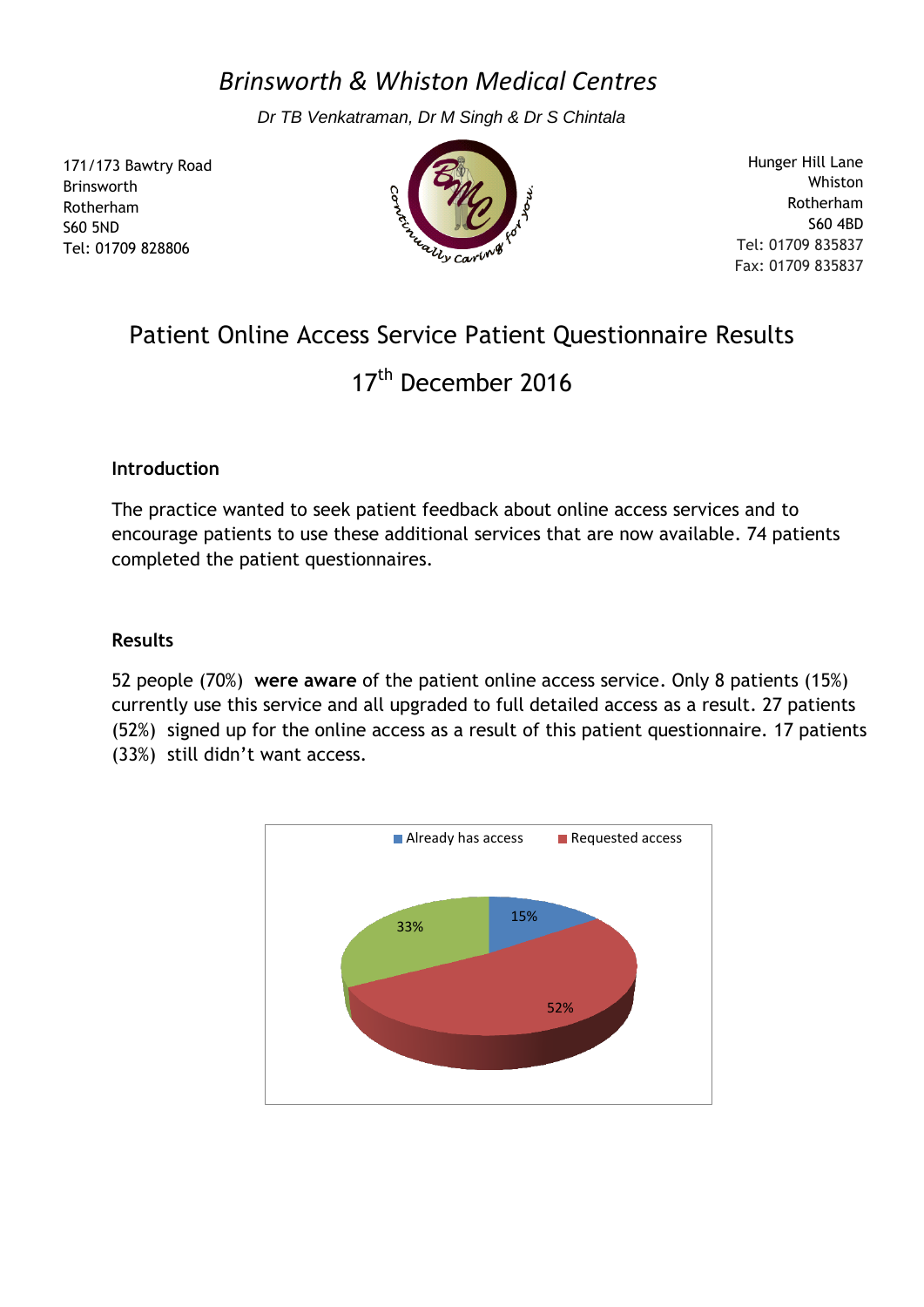22 people **weren't aware** of the patient online services at all. As a result of this patient questionnaire 14 (72%) of those patients signed up to the full detailed online access service and 8 (28%) patients declined.



The eight patients that already use the online services, 87% said the service was easy to use and 13% said that it was not very helpful.



The patients are using the online services to order repeat prescriptions and to book appointments.